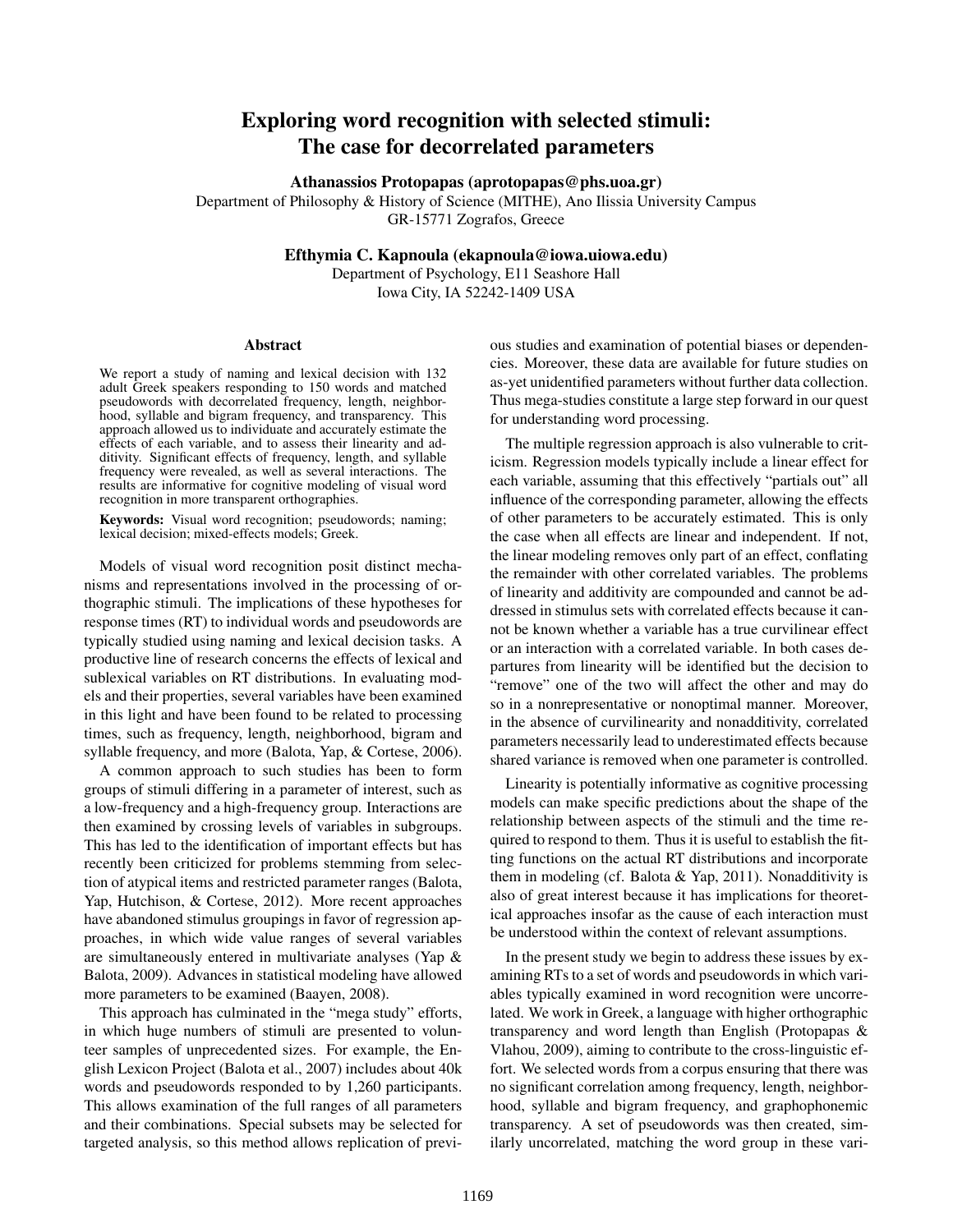ables. To the extent a reasonably wide range was sampled, this approach permits isolation of the effects of each variable and identification of individual interactions and nonlinearities. All items were presented in a naming and a lexical decision task. To maximize reliability and allow detection of small effects, we employed a relatively large sample, based on Rey, Courrieu, Schmidt-Weigand, and Jacobs (2009).

## Method

#### **Participants**

The sample included 97 women and 35 men, native speakers of Greek,  $18-36$  years old ( $M = 23.3$ ,  $SD = 4.7$ ), mostly students (12–21 years of education,  $M = 15.4$ ,  $SD = 2.1$ ). Fourteen were left-handed.

## Stimuli

A set of 150 words were selected from the IPLR word list (Protopapas, Tzakosta, Chalamandaris, & Tsiakoulis, 2012), 2–5 syllables long (4–10 letters; 4–11 phonemes). In an iterative selection process, a set of properties were retrieved along with each word, including log frequency of occurrence; number of letters, phonemes, and syllables; orthographic and phonological neighborhood (Coltheart's N); orthographic and phonological syllable frequency; letter and phoneme bigram frequency; and a nondirectional measure of graphophonemic transparency (log mean token "sonograph" probability; Spencer, 2009). A nonparametric index of association (Spearman's ρ) among all variables was calculated. The process terminated when groups of qualitatively distinct variables were not significantly correlated. The following variables were retained as most relevant for the analyses reported below: log frequency, number of letters, mean syllable and bigram frequency, and transparency. Figure 1 (top row) shows the distribution of each variable in the selected sets against the overall type and token distribution in the corpus.

A set of 150 pseudowords were constructed to resemble the words in basic phonological and orthographic structure and letter and phoneme distribution. The pseudowords were indistinguishable from the words in the target variables, as verified by the Kolmogorov-Smirnov test for equality of distributions. The results of these tests are listed in Table 1, along with the correlations among the variables for both sets.

A difficulty was encountered in pseudoword neighborhoods. Matching to the words required including items with many neighbors. Neighborhoods for long words are mainly due to grammatical inflection. Long words typically have few or no unrelated neighbors, but due to the rich inflectional system of Greek all content words have neighboring inflectional variants. Neighborhoods for pseudowords would therefore be limited to the inflectional families of word neighbors, so that some pseudowords would be strongly influenced by one lexical lemma. This was undesirable because pseudowords are known to activate lexical neighbors strongly (even assimilating their stress pattern; Protopapas, Gerakaki, & Alexandri, 2007). Therefore, using pseudowords with neighbors would result in a pseudoword set in which word activation might play a prominent role and suppress nonlexical effects. Thus we decided to minimize pseudoword neighborhoods and keep the pseudowords distinct from specific words, at the cost of matching and correlations involving neighborhoods.

### Procedure

A naming and a lexical decision task were implemented in DMDX (Forster & Forster, 2003). In both tasks, each item was presented in Arial 36-pt white font at the center of a laptop  $15.4$ <sup>"</sup> screen for 1.9 s. A few practice and warm-up items preceded the experimental stimuli. A short break was offered halfway through each block of 150 stimuli. For lexical decision, participants responded by pressing the left and right control keys. Words and pseudowords were intermixed randomly. The "word" response was set to the participant's preferred or nonpreferred hand, approximately counterbalanced. For naming, words and pseudowords were presented in separate blocks, in counterbalanced order between participants. Responses were recorded and onset times were subsequently verified using CheckVocal (Protopapas, 2007). The order of naming and lexical decision tasks was counterbalanced. In both tasks, items were presented in a different random order for each participant. A distractor task (digit span) was administered between the two tasks to minimize carryover effects.

## Results

Raw response times were logarithmically transformed and analyzed using mixed-effects models with crossed random effects for participants and items, separately for words and nonwords. Analyses were conducted using package lme4 (Bates, Maechler, & Bolker, 2012) in R (R Core Team, 2012), mainly following Baayen (2008). All variables were centered. Models reported below included fixed effects and random slopes per participant for the linear effects of trial number and preceding RT, as well as random intercepts for participants and for items. These "baseline" effects are not discussed further.

For each task and stimulus type we examined the following: (a) A "full" model, with the complete set of variables, i.e., baseline effects plus all six experimental parameters (linear effects only, not interacting). This was used to estimate the "full" effects of each parameter. (b) For each parameter, a variant of the full model excluding that parameter. The item random intercepts of this model were used to estimate the "residual" effects of each parameter. (c) A baseline model with only the baseline effects. (d) For each parameter, a variant of the baseline model including only that parameter. This was used to estimate the "single" effects of each parameter. Comparison of this model to the baseline (via likelihood ratio) determined the significance of each parameter. (e) An "augmented" model, in which quadratic effects and interactions were added to the full model in a forward-backward procedure and retained when significant (determined via likelihood ratio at  $p < .05$ ). The linear effects of all six parameters were retained whether or not they made significant contributions, and are listed in Table 1 (4 rightmost columns).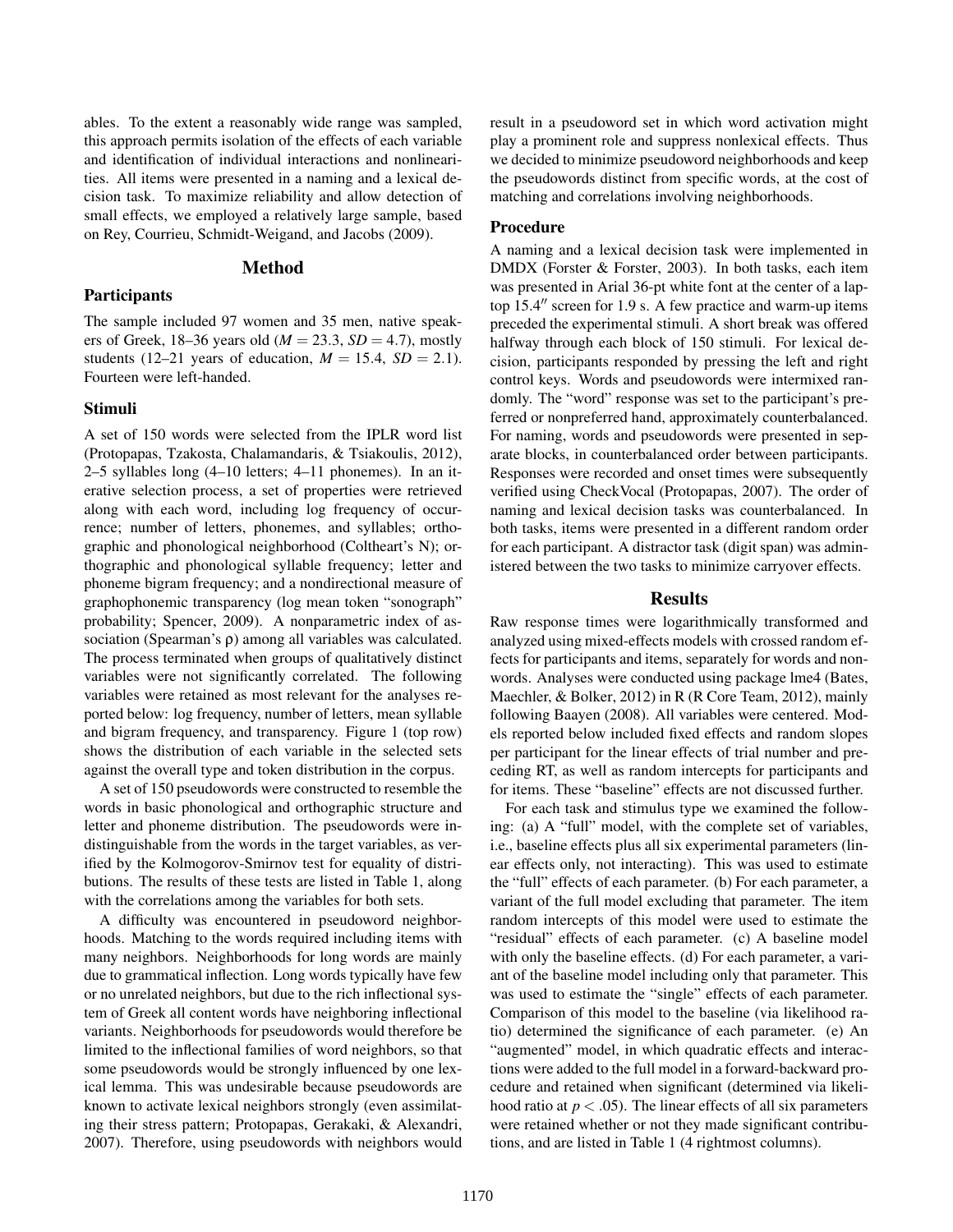Table 1: Correlation coefficients (Spearman's ρ) among the 6 experimental parameters, for words (above the diagonal) and pseudowords (below the diagonal), and Kolmogorov-Smirnov tests for equality of distributions between words and pseudowords. The four rightmost columns show the estimated  $\hat{\beta}$  for the corresponding linear effect in the augmented model (see text).

|   |                | Correlations     |        |        |     |        |     | K-S test         | Naming                 | Lexical decision        |
|---|----------------|------------------|--------|--------|-----|--------|-----|------------------|------------------------|-------------------------|
|   | Variable       |                  |        | 4      |     | 6      | D   | $\boldsymbol{D}$ | Words<br>Pseudo        | Words<br>Pseudo         |
|   | frequency      | $-.05$           | .00    | $-.02$ | .10 | .00    |     |                  | $-.0152*$              | $-.0311*$               |
|   | N letters      |                  | $-.01$ | $-.05$ | .01 | $-.11$ | .06 | .950             | $+.0306*$<br>$+.0163*$ | $+.0151*$<br>$+0.0361*$ |
| 3 | neighborhood   | $-.50^{\dagger}$ |        | $-.08$ | .07 | $-.02$ | .70 | .000.            | $-.0668*$<br>$-.0033$  | $-.0092*$<br>$+.0409*$  |
|   | syllable freq. | $-.08$           | .07    |        | .09 | $-.09$ | .15 | .079             | $+.0022*$<br>$+.0032*$ | $+.0006$<br>$+.0044*$   |
|   | bigram freq.   | .08              | $-.04$ | .06    |     | .06    | .09 | .531             | $-.2131*$<br>$-.0039$  | $-.2578*$<br>$+.1335$   |
| 6 | transparency   | $.00\,$          | $-.03$ | $-.12$ | .05 |        | .05 | .983             | $-.0005$<br>$+.0000$   | $+.0018*$<br>$-.0010$   |

*Note:* <sup>†</sup> $p < .0005$ ; for all other correlations,  $p > .1$ ;  $\vert t \vert \ge 2.0$ 

The variance of item random intercepts varied between tasks. In the baseline models, it was 4.98 for word naming, 16.03 for pseudoword naming, 9.99 for word lexical decision, and 7.90 for pseudoword lexical decision (all  $\times 10^{-3}$ ). This sets an upper limit for the contributions of the experimental parameters, which are all item-related, indicating that there is more variance to be accounted for in pseudoword naming (the highest) than in word naming (the lowest). In comparison, the residual (error) variance of the baseline models were 13.1, 19.3, 37.9, and 36.8, respectively, suggesting that lexical decision tasks are "noisier" than naming tasks.

Linear individual effects The results for these analyses are summarized graphically in the four bottom rows of panels in Figure 1, in which the linear effect of each parameter is tested when all other parameters were in the model (residual vs. full model) and when no other parameters were in the model (single vs. baseline model). The two estimates were generally within one standard error of each other, indicating very close correspondence of the two types of analysis in estimating individual linear effects. The reduction in item variance (random intercept for items) by inclusion of each parameter was also very similar between the two approaches. There were some differences in significance but they concerned low variance proportions (1%) or were associated with pseudoword orthographic neighborhood, which was not decorrelated.

Quadratic effects Examination of the raw and residual trends in Figure 1 indicated monotonic and largely linear effects of frequency, length, and syllabic frequency, especially for words. Some curvilinearity was apparent for other parameters, particularly for pseudowords. Nonlinearities were examined for every parameter in each case by testing quadratic terms added (centered) to the full model. The quadratic effect of bigram frequency was significant in pseudoword naming  $(\hat{\beta} = .1024, \, SE = .0435)$ , word lexical decision ( $\hat{\beta} = .1720$ , *SE* = .0854), and pseudoword lexical decision ( $\hat{\beta}$  = -.0778,  $SE = .0412$ ). The quadratic effect of orthographic neighborhood was significant in pseudoword lexical decision ( $\hat{\beta}$  =  $-0.0043$ , *SE* =  $0.0021$ ) but seems spurious in light of the severely skewed distribution of this parameter. No other quadratic terms were found to be significant. No higher-order terms or other nonlinear functions were tested.

Interactions Two-way interactions were examined by testing each pair of parameters. In word naming, there was an interaction between frequency and neighborhood ( $\hat{\beta} = .0054$ ,  $SE = .0016$ . In addition, there were interactions of transparency with frequency ( $\hat{\beta} = .0007$ , *SE* = .0003), neighborhood ( $\hat{\beta} = -.0007$ , *SE* = .0003), and syllabic frequency  $(\hat{\beta} = .0002, \ \mathit{SE} = .0001)$ . In pseudoword naming there was an interaction of length and neighborhood ( $\beta = -.0201$ ,  $SE = .0068$ ). In word lexical decision there were interactions of neighborhood with frequency ( $\hat{\beta} = .0070$ , *SE* = .0023) and with transparency  $(\hat{\beta} = -.0009, SE = .0005)$ . Finally, in pseudoword lexical decision there was a marginal interaction of syllabic frequency with bigram frequency ( $\beta =$ .0050,  $SE = .0029$ ). There were no interactions involving the quadratic terms. No higher-order interactions were tested.

Following the addition of the aforementioned quadratic and interactive effects, the augmented models reduced the item variance (random intercepts) by half or more. Specifically, the proportion of item variance in the baseline model that was accounted for by the six experimental parameters was .48 for word naming, .71 for pseudoword naming, .48 for word lexical decision, and .50 for pseudoword lexical decision. Additional proportions in naming could be accounted for by modeling initial phoneme classes but there was no need for that in the present approach as the respective onset effects were adequately captured in the by-item random intercepts.

## **Discussion**

We employed a stimulus selection procedure to create a set of words and matched pseudowords with decorrelated parameters, aiming to examine curvilinear and interactive effects more accurately than with blind multiple regression. In this study we first confirmed that the linear effects are similar when estimated in full models vs. single-parameter models. Differences emerged for unmatched variables, as should be expected. Therefore this method achieves isolation of the effects of basic parameters, allowing further use in sit-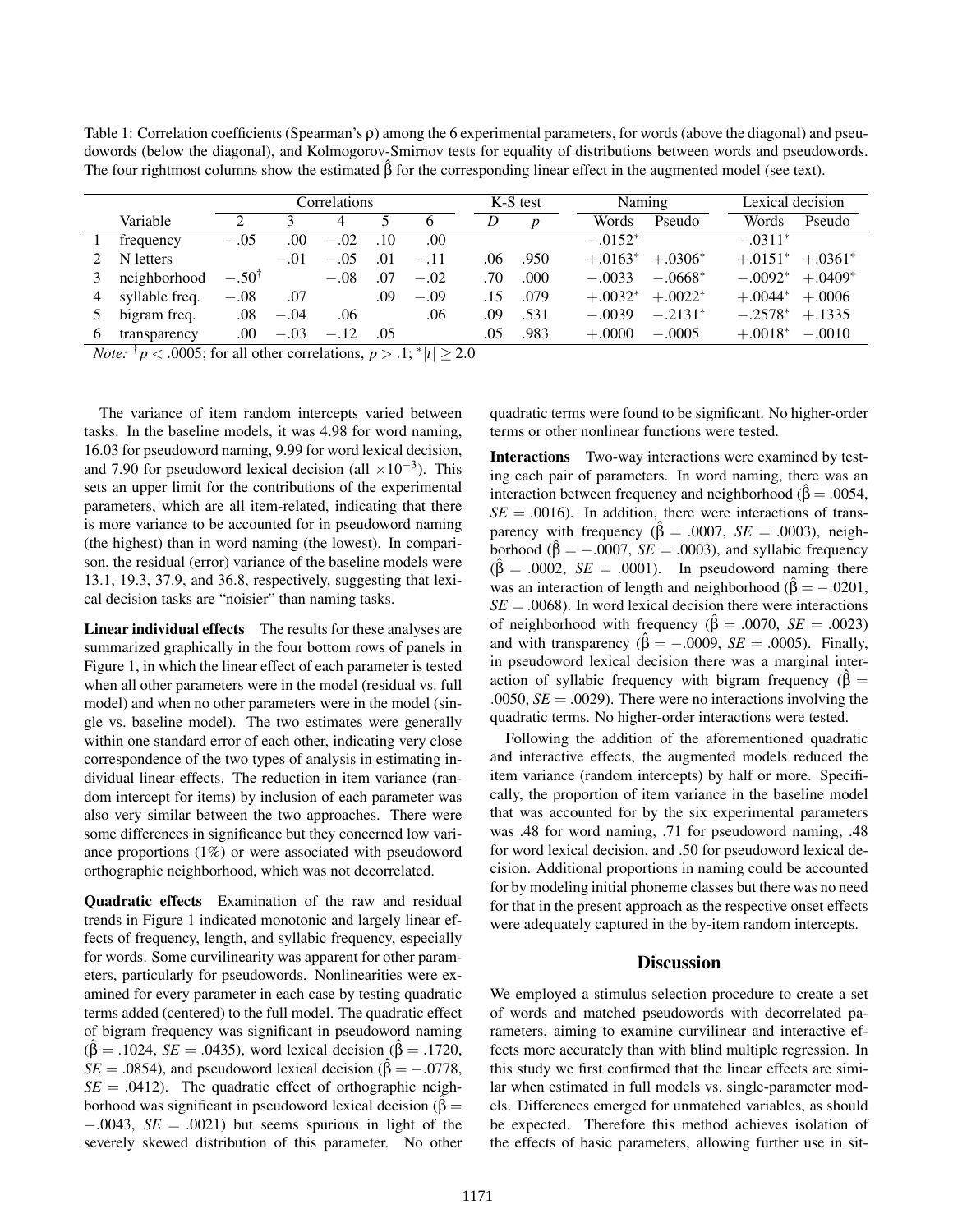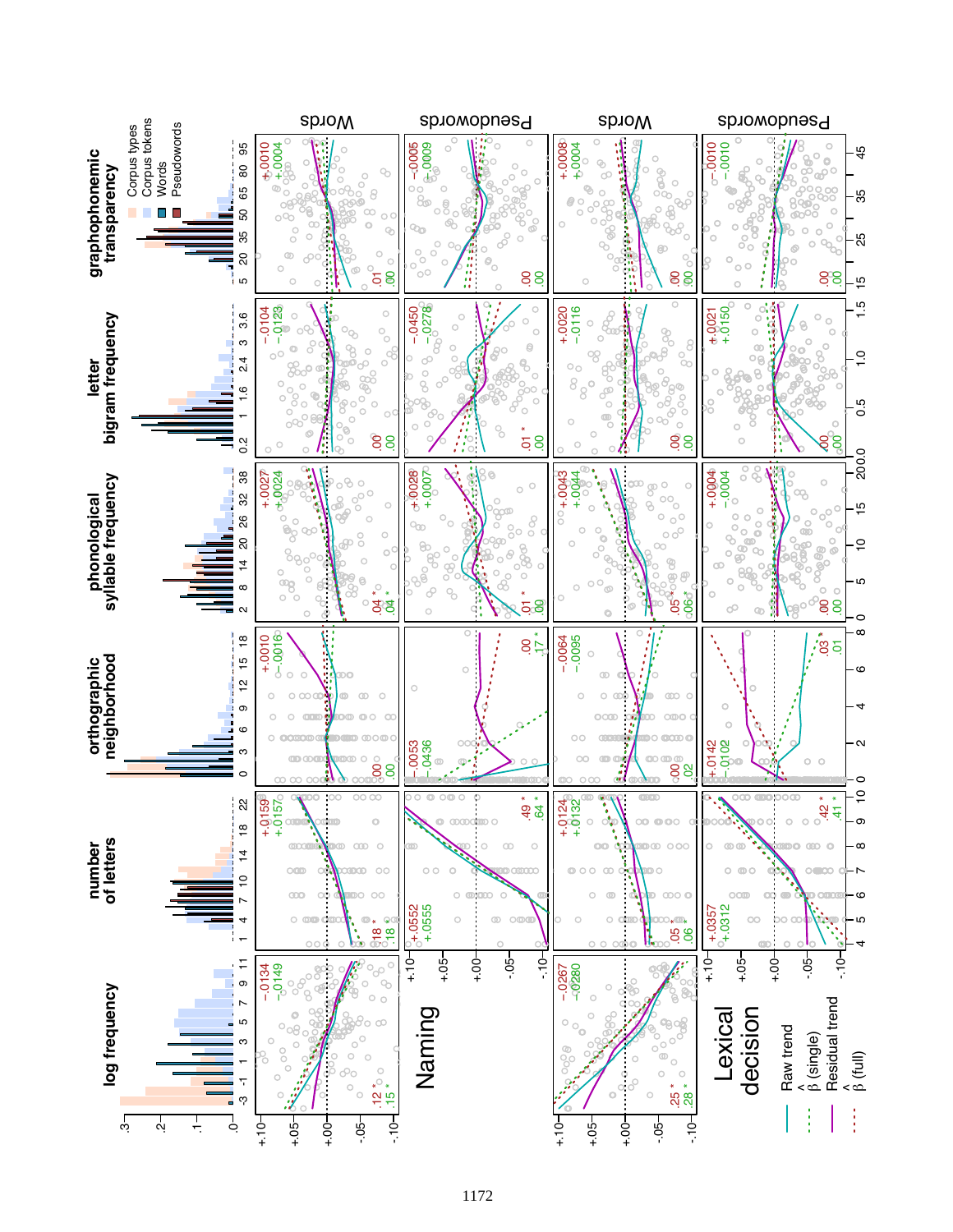uations where complex modeling may be impractical or impossible, such as in fMRI. Use of decorrelated parameters to examine brain modulation in response to written stimuli has been previously reported for 465 monosyllabic English words (Graves, Desai, Humphries, Seidenberg, & Binder, 2010). Our analysis supports this approach and extends it to multisyllabic words and a more transparent orthography.

Our results do not strongly challenge the common assumption of linearity, as most of the effects seem well approximated by a linear function. However, our analyses were based on log RT and not raw times. If linear fits on log RT can pass more stringent tests in comparison with a richer set of curvilinear alternatives, the implications for modeling are that models should predict logarithmic RT curves. The existing analysis techniques allow the field to progress from prediction of differences between conditions, or the mere existence of associations among parameters, toward more specific predictions of the relations between participants, items, and measures, as for example in the rate-amount (Faust, Balota, Spieler, & Ferraro, 1999) and difference engine (Myerson, Hale, Zheng, Jenkins, & Widaman, 2003) approaches. Simple correlation between predicted and measured times may become inadequate as more specific derivations and variance comparisons become increasingly feasible.

It remains to be established whether the effects uncovered in this analysis are properly accounted for in linear models of log RT. The effect of frequency, in particular, seems to level off somewhat towards lower frequencies. Although this may be an artifact of nonhomogeneous sampling affecting the lower end, it is consistent with a frequency effect less steep than logarithmic. Given that frequency has been log transformed, it may be fruitful to examine alternatives (e.g., power functions, ranks, or subjective estimates of familiarity) in accounting for the frequency effect (cf. Balota et al., 2012). It is reassuring that effect estimates and variance proportions in lexical decision were substantially greater (double) than in naming, consistent with the notion of frequency as a lexicalsemantic rather than surface variable.

The large effect of word length may seem surprising but it should be taken into account that multisyllabic words up to 10 letters long were involved. The Greek orthography is also relatively transparent for reading (Protopapas & Vlahou, 2009), conceivably supporting more serial approaches than English. This may explain why about half of the item variance in pseudowords was accounted for by length alone, almost as much in lexical decision as in naming. An interesting aspect of the data concerns the low-end shape of this relation, evident in pseudowords, although there may also be some flattening of the word curves. This may be related to the U-shape reported in other languages (see recent discussion in Yap & Balota, 2009) and warrants further investigation.

No significant main effects of orthographic neighborhood were revealed in our analyses. This is surprising in light of consistent reports in the literature regarding neighborhood effects. However, there are issues with Greek word neighborhoods that warrant further scrutiny. Due to extensive inflection of nouns, verbs, and adjectives, many items counted as neighbors are inflectional variants, arguably linked to a single lexical lemma (contingent on one's theory of morphological representation in the lexicon). Moreover, the number of neighbors diminishes rapidly with word length, as there are fewer instances of words in longer letter-string space. This suggests that the emphasis on neighborhood effects may have resulted from an artifact of English being the most-studied language and allowing investigation restricted to short, single-syllable words. Alternatively, more flexible indices of orthographic distance may be required to express neighborhood density (e.g., Yarkoni, Balota, & Yap, 2008).

In agreement with recent reports for other languages (Conrad, Tamm, Carreiras, & Jacobs, 2010), inhibitory phonological syllabic frequency effects were found for words in both naming and lexical decision. A smaller but significant effect was found in pseudoword naming. No comparable effect was observed with orthographic syllable frequency (not reported above), consistent with the source of such effects lying within a phonological sublexical space. In contrast to syllables, orthographic bigram effects were minor, mainly restricted to pseudowords, and partly facilitatory, with a quadratic component resisting interpretation. There were no effects of phonological bigram frequency (i.e., phoneme pairs), consistent with an explanation for bigram effects related to orthographic familiarity with letter clusters.

Figure 1: *(on previous page)* The top row shows the distribution of parameter values for the stimulus set, separately for words (blue) and pseudowords (red), in comparison to all corpus types (light peach) and tokens (light blue). Bars display proportions of items, adding up to 1.0. The other rows display the effects of each of the six experimental parameters on naming (Rows 2 and 3) and on lexical decision (Rows 4 and 5). Each box displays residual item effects (grey circles) in a model including baseline effects and all parameters except one. The red solid line plots a smoothed average (via function lowess) of these points. The dotted red line shows the effect estimate for this parameter when added to the predictor set, resulting in a full model. The teal solid line plots a smoothed average of the centered raw item means. The dotted green line shows the effect estimate of the parameter when included in a model with baseline and random effects only, absent all other parameters. The red and green numbers at the top of each panel are the corresponding effect estimates  $(\beta)$  for the same-color dotted lines, whereas the numbers at the bottom of each panel are the proportions of item variance accounted for by this fixed effect; an asterisk denotes significant contribution (by likelihood ratio test). The vertical axis is scaled in log milliseconds (with respect to the grand mean intercept). Note different scaling of horizontal axes between parameters and also between distributions (top row) and effects panels.